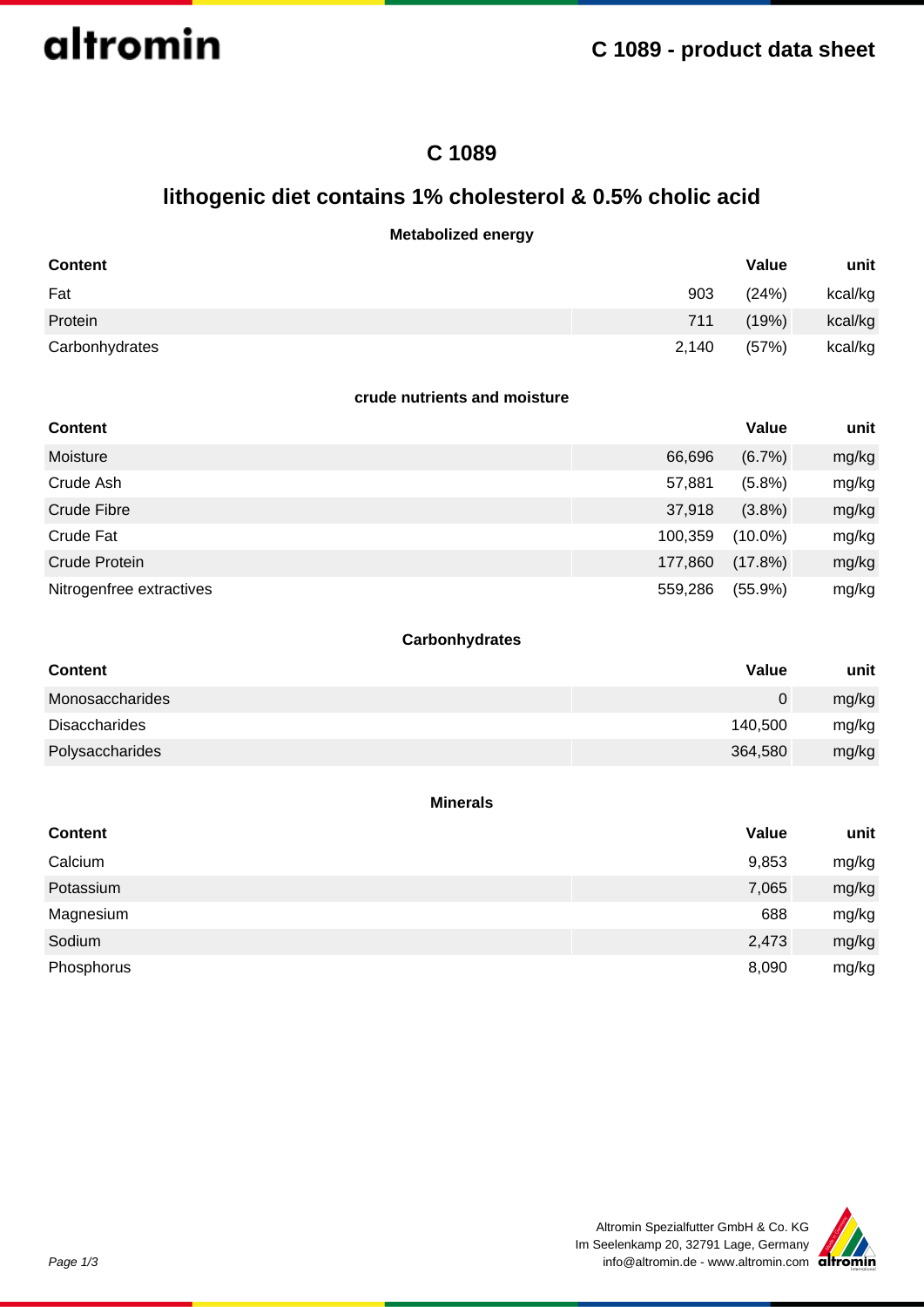# altromin

## **C 1089 - product data sheet**

## **Trace elements**

| <b>Content</b> | Value    | unit  |
|----------------|----------|-------|
| Aluminium      | 3.15     | mg/kg |
| Chlorine       | 3,630.00 | mg/kg |
| Iron           | 178.27   | mg/kg |
| Flourine       | 5.22     | mg/kg |
| Iodine         | 0.52     | mg/kg |
| Cobalt         | 0.14     | mg/kg |
| Copper         | 6.64     | mg/kg |
| Manganese      | 100.86   | mg/kg |
| Molybdenum     | 0.20     | mg/kg |
| Sulfur         | 2,079.05 | mg/kg |
| Selenium       | 0.33     | mg/kg |
| Zinc           | 29.34    | mg/kg |

## **Added vitamins**

| <b>Content</b>   | Value          | unit  |
|------------------|----------------|-------|
| Vitamin A        | 6,000          | IU/kg |
| Vitamin D3       | 1,500          | IU/kg |
| Vitamin E        | 69             | mg/kg |
| Vitamin K3       | 1              | mg/kg |
| Vitamin B1       | 20             | mg/kg |
| Vitamin B2       | 10             | mg/kg |
| Vitamin B6       | 14             | mg/kg |
| Vitamin B12      | 62             | µg/kg |
| Nicotinic acid   | 50             | mg/kg |
| Pantothenic acid | 30             | mg/kg |
| Folic acid       | $\overline{4}$ | mg/kg |
| <b>Biotin</b>    | 401            | µg/kg |
| Choline chloride | 12             | mg/kg |
|                  |                |       |